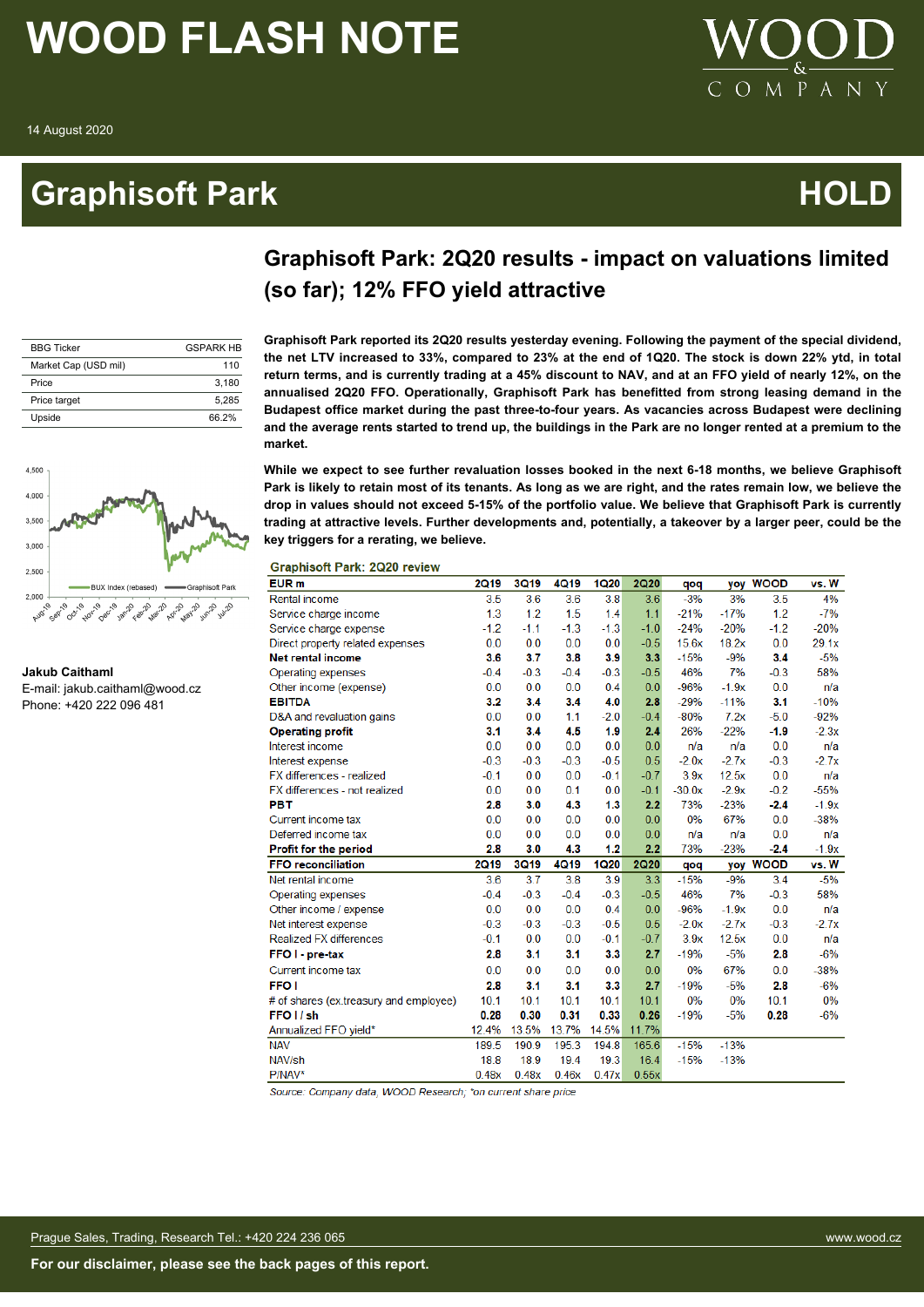

**The revaluation result was almost flat**, as Graphisoft Park booked negative EUR 0.4m during 2Q20, the following EUR 2.0m write-down recorded during 1Q20. According to management, there has been a certain amount of yield expansion recorded during 2Q, but this has been partly offset by higher rental fees, driven by the renewal of rental contracts and indexation. Furthermore, temporary vacancies were lower than either the management or the appraisers expected during the initial phases of the pandemic. We have been pencilling in that the company would book a slightly higher write-down, of around EUR 5m, following our conversations with S Immo and other companies under our coverage, which pointed out that appraisers in Budapest had a conservative view on the impact of the pandemic and the economic downturn on valuations. Transaction evidence remains weak, for the time being. We believe we may need to wait for the autumn and winter periods to have better clarity on the impact that the pandemic outbreak may have had on the valuation of commercial properties in Budapest.

The majority of Graphisoft Park's tenants are financially stable companies, operating in IT or biotech. Based on the initial feedback from its tenants, management expects the impact on leasing demand for premium office space to be limited. The updated management guidance, which is slightly more optimistic than the projections made at the end of 1Q20, implies that the FFO should reach EUR 11.2m in 2020E and EUR 11.4m in 2021E. This would translate into an FFO yield of 12-13%.

Occupancy stood at 97% at the end of 2Q20. In the remainder of the year, management expects occupancy to decrease by around 2-3ppt. Reportedly, this is partly due to the impact of coronavirus on the tenants, and partly due to isolated tenant requests. In the future, management expects occupancy to increase again. According to its conversations with tenants, while home office became a general practice during the lockdown, the employers still expects the employees to be physically present in the office, going forward.

Management reiterated its intention to maintain its existing dividend policy and to continue distributing 90% of the pro-forma profit.

There is a room to develop c.20k sqm in the Southern Development Area. While we believe there are no immediate plans to start building, management highlighted, in the report, that the company could launch construction within the following 18 months, if it saw demand for the space. Upon clean-up, the Northern Area could accommodate an additional 42k sqm. If all this space is developed (42+20), the total GLA would increase by c.75% relative to current levels. The Northern Area of the Park is still blocked for development, as it needs to be decontaminated first. The polluter - the Capital City Gas Works - does not appear to be co-operative and it is unclear whether the rehabilitation works will commence in the foreseeable future.

The company noted that, on 30 April, the Pest County Government Office notified Graphisoft Park about the repeated prolongation of the completion deadline for rehabilitation of the Northern Development Area. It would be possible to appeal against the decision, but taking into account all the circumstances of the case including the new deadlines of 31 May 31 2021E and 30 September 2022E, as well as the expected duration of such legal proceedings, Graphisoft Park decided not to appeal against the new resolution.

| Year  | BV      | <b>BVPS</b> | <b>Net LTV</b> | Equity | <b>FFO</b> | <b>FFOPS</b> | <b>FFO ROE</b> | P/BV  | <b>FFO</b> | <b>DPS</b> | Div. Yield |
|-------|---------|-------------|----------------|--------|------------|--------------|----------------|-------|------------|------------|------------|
|       | (EUR m) | (EUR)       |                | ratio  | (EUR m)    | (EUR)        |                |       | vield      | (EUR)      |            |
| 2016  | 24      | 2.3         | 65%            | 30%    | 7.2        | 0.71         | 31.1%          | 3.4x  | 9.0%       | 0.25       | 3.2%       |
| 2017  | 26      | 2.6         | 69%            | 25%    | 8.5        | 0.84         | 34.3%          | 4.3x  | 7.5%       | 0.30       | 2.6%       |
| 2018  | 168     | 16.6        | 28%            | 67%    | 9.9        | 0.98         | 10.2%          | 0.7x  | 9.0%       | 0.64       | 5.9%       |
| 2019E | 175     | 17.4        | 38%            | 59%    | 12.0       | 1.19         | 7.0%           | 0.52x | 13.2%      | 2.77       | 30.8%      |
| 2020E | 181     | 18.0        | 37%            | 59%    | 11.1       | 1.10         | 6.2%           | 0.50x | 12.2%      | 0.71       | 7.9%       |
| 2021E | 187     | 18.6        | 35%            | 60%    | 11.0       | 1.09         | 6.0%           | 0.5x  | 12.1%      | 0.71       | 7.9%       |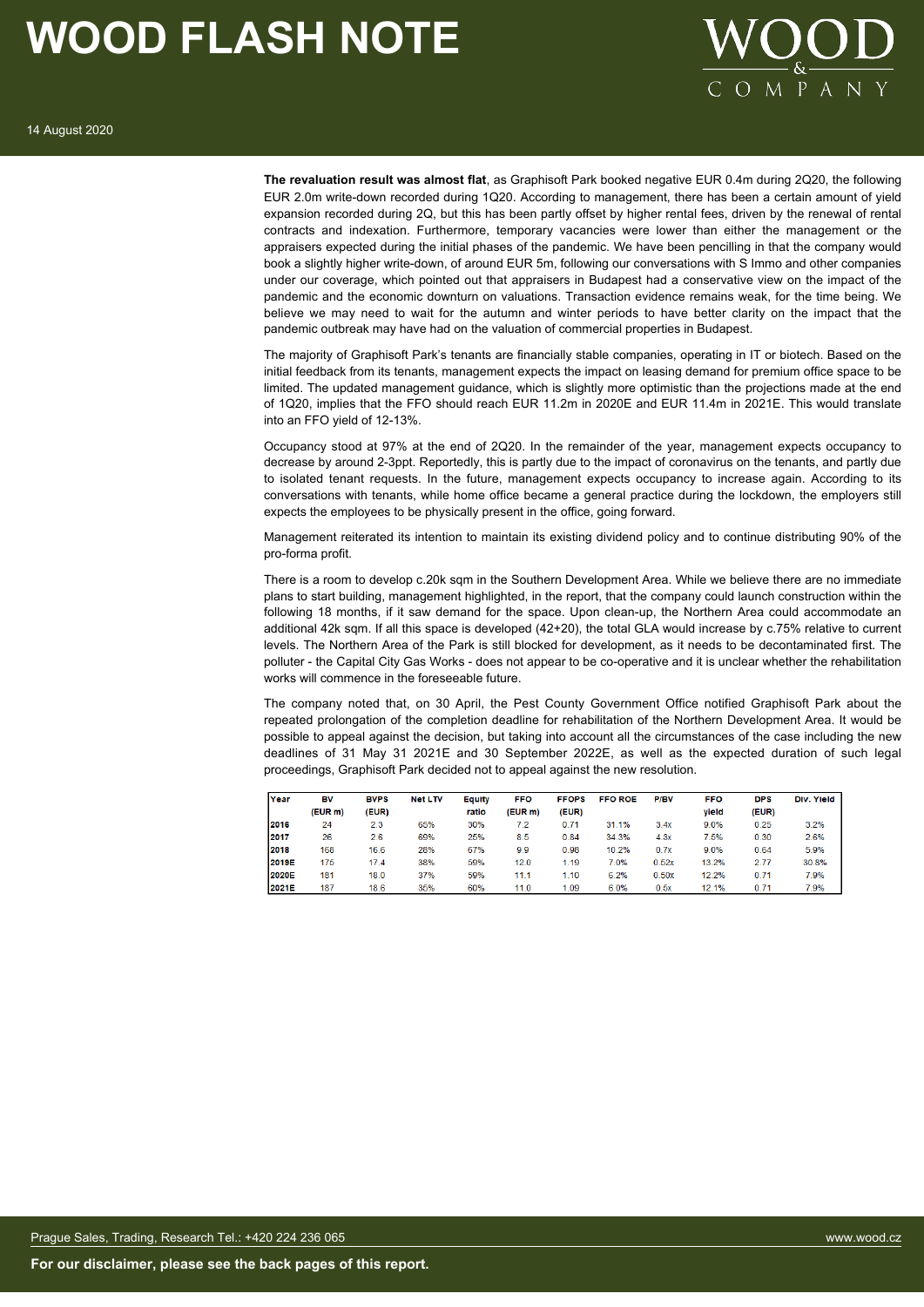

14 August 2020

### **DISCLAIMER**

#### **Important Disclosures**

This investment research is published by WOOD & Company Financial Services, a.s. ("WOOD&Co") and/or one of its branches who are authorised and regulated by the Czech National Bank (CNB) as Home State regulator and in Poland by the Polish Financial Supervision Authority (KNF), in Slovakia by the National Bank of Slovakia (NBS), in Italy by the Companies and Stock Exchange Commisssion (CONSOB) and in the UK by the Financial Conduct Authority (FCA) as Host State regulators.

*This research/commentary was prepared by the assignment of Budapest Stock Exchange Ltd. (registered seat: 1054 Budapest, Szabadság tér 7. Platina torony I. ép. IV. emelet; company registration number: 01-10-044764, hereinafter: BSE) under the agreement which was concluded by and between BSE and WOOD & Company Financial Services, a.s. (registered seat: námstí Republiky 1079/1a, 110 00 Praha 1, Czech Republic; company registration number: 265 03 808, hereinafter: Investment Service Provider).*

BSE shall not be liable for the content of this research/commentary, especially for the accuracy and completeness of the information therein and for the forecasts and conclusions: the Service Provider shall be solely liabl *these. The Service Provider is entitled to all copyrights regarding this research/commentary however BSE is entitled to use and advertise/spread it but BSE shall not modify its content.*

*This research/commentary shall not be qualified as investment advice specified in Point 9 Section 4 (2) of Act No. CXXXVIII of 2007 on Investment Firms and Commodity Dealers and on the Regulations Governing their Activities. Furthermore, this document shall not be qualified as an offer or call to tenders for the purchase, sale or hold of the financial instrument(s) concerned by the research/commentary.*

This investment research was completed on 13/08/2020 at 21:00 CET and disseminated on 14/08/2020 at 06:50 CET.

#### WOOD&Co's ratings and price target history for Graphisoft Park SE in the preceding 12 month period

| <b>IDate</b> | $\sim$<br>(Ctr) | <b>Date</b> | ۱۲               |  |
|--------------|-----------------|-------------|------------------|--|
| 12/06/2019   | Æ               | 12/06/2019  | <b>HUF 4,336</b> |  |
| 03/12/2019   | <b>HOLD</b>     | 03/12/2019  | <b>HUF 5.285</b> |  |

The meanings of recommmendations made in WOOD&Co's investment research are as follows:

**BUY:** The stock is expected to generate total returns of over 15% during the next 12 months as measured by the price target.

**HOLD:** The stock is expected to generate total returns of 0-15% during the next 12 months as measured by the price target.

**SELL:** The stock is expected to generate a negative total return during the next 12 months as measured by the price target.

RESTRICTED: Financial forecasts, and/or a rating and/or a price target is restricted from disclosure owing to Compliance or other regulatory/legal considerations such as a blackout period or a conflict of interest.

NOT RATED: Suspension of rating after 30 consecutive weekdays where the current price vis-à-vis the price target has been out of the range dictated by the current BUY/HOLD/SELL rating.

**COVERAGE IN TRANSITION**: Due to changes in the Research team, the disclosure of a stock's rating and/or price target and/or financial information are temporarily suspended.

As of the end of the last calendar quarter, the proportion of all WOOD&Co's investment research vis-à-vis the proportion of subject companies that were investment banking clients over the previous 12 months is as follows:

|                                 | <b>BUY</b> | <b>HOLD</b> | <b>SELL</b> | <b>Restricted</b> | <b>NOT RATED</b> | <b>Coverage in transition</b> |
|---------------------------------|------------|-------------|-------------|-------------------|------------------|-------------------------------|
| <b>Equity Research Coverage</b> | 50%        | 44%         | $\cup$ /0   | $\overline{a}$    | n.a              | $\frac{1}{2}$                 |
| <b>IB Clients</b>               | <b>170</b> | $\cdots$    | n.a.        | n.a.              | n.a              | n.a.                          |

Any prices of financial instruments quoted in this investment research are taken as of the previous day's market close on the home market unless otherwise stated.

Details of the methodologies used to determine WOOD&Co's price targets and risk assessment related to the achievement of the targets are outlined throughout the most recent substantive report/note on the subject company.

It should be assumed that the risks and valuation methodology presented in daily news or flash notes, and not changing WOOD&Co's estimates or ratings, are as set out in the most recent substantive research report/note on the subject company and can be found on our website at **[https://research.wood.com](https://research.wood.com/)**.

WOOD&Co's policy is to update investment research as it deems appropriate, based on developments in the subject company, sector or market that may have a material impact on the views or opinions stated in the investment research.

#### **WOOD Research Disclosures (as of 14 August 2020)**

| Company                           | <b>Disclosures</b> | Company                      | <b>Disclosures</b> |
|-----------------------------------|--------------------|------------------------------|--------------------|
| <b>Alior Bank</b>                 | 5                  | <b>KGHM</b>                  |                    |
| <b>AmRest</b>                     |                    | Kofola CS                    |                    |
| ANY Security Printing Company PLC |                    | Komercni                     | 4, 5               |
| Banca Transilvania                |                    | Kruk                         |                    |
| <b>Bank of Cyprus</b>             |                    | Lotos                        |                    |
| <b>BRD</b>                        | 5                  | MedLife                      |                    |
| <b>Bucharest Stock Exchange</b>   |                    | <b>MONETA Money Bank</b>     |                    |
| Santander Bank Polska             | 5                  | O2 Czech Republic            | 1, 4, 5            |
| ccc                               |                    | <b>OMV Petrom</b>            |                    |
| <b>CD Projekt</b>                 |                    | Orange PL                    | 5                  |
| CEZ                               |                    | Pekao                        | 4, 5               |
| CME                               |                    | PGE                          | 5                  |
| Dino                              | 5                  | <b>PGNiG</b>                 |                    |
| DO&CO                             |                    | <b>Philip Morris CR</b>      |                    |
| Electrica                         |                    | <b>PKN Orlen</b>             |                    |
| <b>Erste Group Bank</b>           | 5                  | PKO BP                       | 4, 5               |
| Eurobank                          |                    | <b>Purcari Wineries</b>      | 1, 2, 3, 4         |
| Eurocash                          | 4, 5               | <b>PZU</b>                   | 4, 5               |
| Fortuna                           |                    | Romgaz                       |                    |
| <b>Fondul Proprietatea</b>        | 4, 5               | Santander Bank Polska        |                    |
| <b>Graphisoft Park</b>            |                    | Siauliu Bankas               | 1, 2, 4            |
| <b>ING BSK</b>                    |                    | Tauron                       |                    |
| Kazatomprom                       |                    | Transelectrica               |                    |
| Kernel                            |                    | Transgaz                     |                    |
| Kety                              | 5                  | <b>Warsaw Stock Exchange</b> |                    |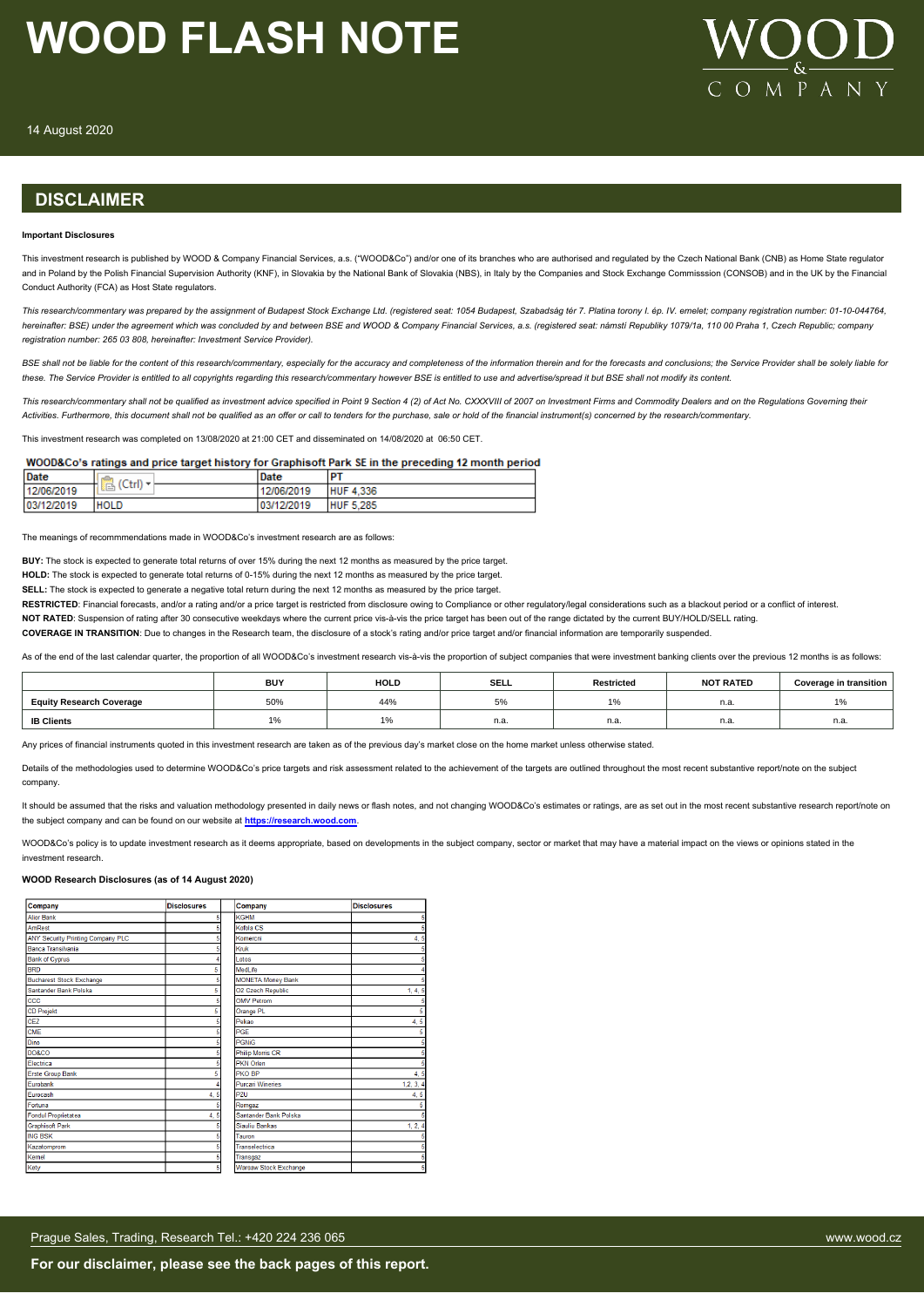

#### 14 August 2020

#### **Description**

- The company currently is, or in the past 12 months was, a client of WOOD & Co or any of its affiliates for the provision of corporate finance/investment banking services.
- 2 In the past 12 months, WOOD & Co or any of its affiliates have received compensation for corporate finance/investment banking services from the company
- 3 In the past 12 months, WOOD & Co or any of its affiliates have been lead manager or co-lead manager of a publicly disclosed offer of the company's financial instruments.
- 4 In the past 12 months, WOOD & Co or any of its affiliates have acted as broker to the company
- 5 WOOD & Co or any of its affiliates are market maker(s) or liquidity provider(s) in relation to financial instruments of the company.
- 6 In the past 12 months, WOOD & Co or any of its affiliates have provided to the company any services set out in Sections A and B or Annex I to the Directive 2014/65/EU of the European Parliament and of the Council, other than services listed under points 1, 3, 4 or 5 above, or received compensation for such services from the company.
- The authoring analyst or any individual involved in the preparation of this investment research have purchased/received shares in the company prior to a public offering of those shares; and the price at which they were acquired along with the date of acquisition are disclosed above.
- 8 The authoring analyst or any individual involved in the preparation of this investment research has a direct ownership position in securities issued by the company.
- 9 A partner, director, officer, employee or agent of WOOD & Co and its affiliates, or a member of his/her household, is an officer, or director, or serves as an advisor or board member of the company
- 10 WOOD & Co or its affiliates hold a net long or short position exceeding the threshold of 0,5% of the total issued share capital of the company, calculated in accordance with Article3 of Regulation (EU) No 236/2012 and with Chapters III and IV of Commission Delegated Regulation (EU) No 918/2012.
- 11 The company owns more than 5% of the total issued share capital in WOOD & Co or any of its affiliates.

The authoring analysts who are responsible for the preparation of this investment research have received (or will receive) compensation based upon (among other factors) the overall profits of WOOD&Co, which includes corporate finance/investment banking, sales and trading and principal trading revenues. However, such authoring analysts have not received, and will not receive, compensation that is directly based upon or linked to one or more specific activities, or to recommendations contained in the investment research. One factor in equity research analyst compensation is arranging corporate access events/meetings een institutional clients and the management teams of covered companies (with the company management being more likely to participate when the analyst has a positive view of the company).

WOOD&Co and its affiliates may have a corporate finance/investment banking or other relationship with the company that is the subject of this investment research and may trade in any of the designated investments mentioned herein either for their own account or the accounts of their clients, in good faith or in the normal course of market making. Accordingly, WOOD&Co or their affiliates, principals or employees (other than the authoring analyst(s) who prepared this investment research) may at any time have a long or short position in any such designated investments, related designated investments or in options, futures or other derivative instruments based thereon.

WOOD&Co manages conflicts of interest arising as a result of preparation and publication of research through its use of internal databases, notifications by the relevant employees and Chinese Walls as monitored by Compliance. For further details, please see our website at **https://www.wood.cz/mifid-information/**.

The information contained in this investment research has been compiled by WOOD&Co from sources believed to be reliable, but (with the exception of the information about WOOD&Co) no representation or warranty, express or implied, is made by WOOD&Co, its affiliates or any other person as to its fairness, accuracy, completeness or correctness. WOOD&Co has not independently verified the facts, assumptions, and estimates contained herein. All estimates, opinions and other information contained in this investment research constitute WOOD&Co' judgement as of the date of this investment research, are subject to change without notice and are provided in good faith but without legal responsibility or liability.

WOOD&Co salespeople, traders, and other professionals may provide oral or written market commentary or trading strategies to our clients and our proprietary trading desk that reflect opinions that are contrary to the opinions expressed in this investment research. WOOD&Co's affiliates, proprietary trading desk and investing businesses may make investment decisions that are inconsistent with the recommendations or views expressed in this investment research.

This investment research is provided for information purposes only and does not constitute or form part of an offer or invitation or solicitation to engage in investment activity or to buy or sell any designated investments discussed herein in any jurisdiction. As a result, the designated investments discussed in this investment research may not be eligible for offer or sale in some jurisdictions. This investment research is not, and under no circumstances should be construed as, a solicitation to act as a securities broker or dealer in any jurisdiction by any person or company that is not legally permitted to carry on the business of a securities broker or dealer in that jurisdiction.

This investment research is prepared for general circulation to WOOD&Co's clients and does not have regard to the investment objectives, financial situation or particular needs of any particular person. Investors should consider this report as only a single factor in making their investment decision and obtain advice based on their own individual circumstances before making an investment decision. To the fullest extent permitted by law, none of WOOD&Co, its affiliates or any other person accepts any liability whatsoever for any direct or consequential loss arising from or in connection with the use of this investment research.

#### **For United Kingdom or European Residents:**

This investment research is only for persons who are eligible counterparties or professional clients within the meaning of Directive 2014/65/EU of the European Parliament and of the Cpinsil of 15 May 2014 on markets in financial instruments and amending Directive 2002/92/EC and Directive 2011/61/EU and is exempt from the general restrictions in section 21 of the Financial Services and Markets Act 2000 (or any analogous legislation) on the communication of invitations or inducements to engage in investment activity on the grounds that it is being distributed in the United Kingdom only to persons of a kind described in Article 19(5) (Investment Professionals) and 49(2) (High Net Worth companies, unincorporated associations etc) of the Financial Services and Markets Act 2000 (Financial Promotion) Order 2005 (as amended). It is not intended to be distributed or passed on, directly or indirectly, to any other class of persons. This material is not for distribution in the United Kingdom or Europe to retail clients, as defined under the rules of the Financial Conduct Authority.

#### **For United States Residents:**

This investment research distributed in the United States by WOOD&Co, and in certain instances by Brasil Plural Securities LLC ("Brasil Plural"), a U.S registered broker dealer, only to "major U.S. institutional investors", as defined under Rule 15a-6 promulgated under the U.S. Securities Exchange Act of 1934, as amended, and as interpreted by the staff of the U.S. Securities and Exchange Commission ("SEC"). This investment research is not intended for use by any person or entity that is not a major U.S institutional investor. If you have received a copy of this research and are not a major U.S institutional investor, you are instructed not to read, rely on or reproduce the contents hereof, and to destroy this research or return it to WOOD&Co or to Brasil Plural. Analyst(s) preparing this report are employees of WOOD&Co who are resident outside the United States and are not associated persons or employees of any U.S. registered broker-dealer. Therefore the analyst(s) are not be subject to Rule 2711 of the Financial Industry Regulatory Authority ("FINRA") or to Regulation AC adopted by SEC which, among other things, restrict communications with a subject company, public appearances and personal trading in securities by a research analyst. Any major U.S Institutional investor wishing to effect transactions in any securities referred to herein or options thereon should do so by contacting a representative of Brasil Plural. Brasil Plural is a broker-dealer registered with the SEC and a member of FINRA and the Securities Investor Protection Corporation. Its address is 545 Madison Avenue, 8th Floor, New York, NY 10022 and its telephone number is 212-388-5613. WOOD&Co is not affiliated with Brasil Plural or any other U.S registered broker-dealer.